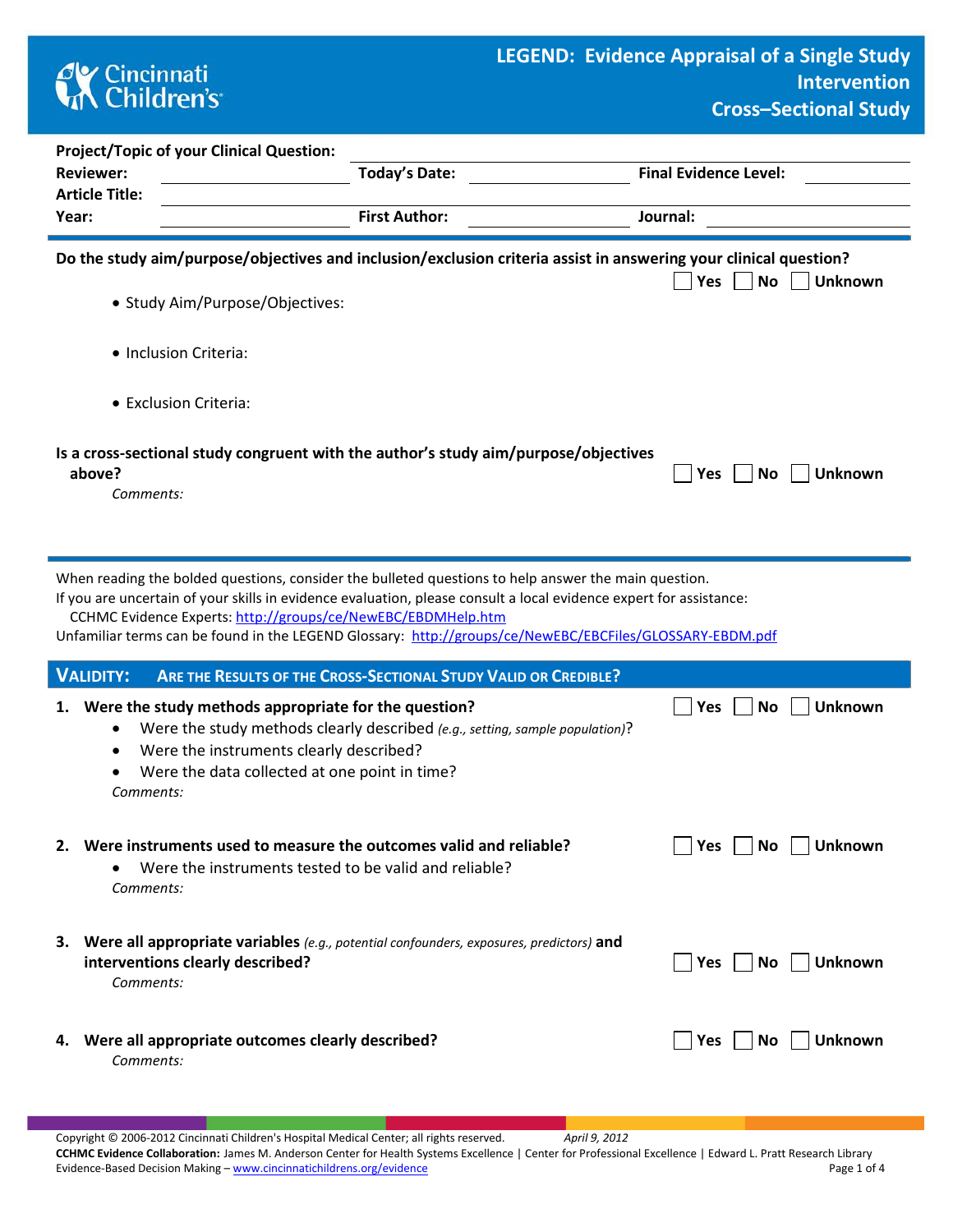|    | Cincinnati<br>A Children's                                                                                                                                                                                                                                                                   | <b>LEGEND: Evidence Appraisal of a Single Study</b> |                  | <b>Intervention</b><br><b>Cross-Sectional Study</b> |
|----|----------------------------------------------------------------------------------------------------------------------------------------------------------------------------------------------------------------------------------------------------------------------------------------------|-----------------------------------------------------|------------------|-----------------------------------------------------|
| 5. | Were all participants accounted for at the conclusion of the study?<br>Were withdrawals from the study explained?<br>Was the rate of attrition acceptable?<br>Comments:                                                                                                                      |                                                     | No<br><b>Yes</b> | Unknown                                             |
|    | 6. Was there freedom from conflict of interest?<br>Sponsor/Funding Agency or Investigators<br>Comments:                                                                                                                                                                                      |                                                     | <b>Yes</b><br>No | Unknown                                             |
|    | <b>RELIABILITY:</b><br><b>ARE THESE VALID STUDY RESULTS IMPORTANT?</b>                                                                                                                                                                                                                       |                                                     |                  |                                                     |
| 7. | Were the statistical analysis methods appropriate?<br>Were the statistical analysis methods clearly described?<br>Comments:                                                                                                                                                                  |                                                     | Yes<br>No        | <b>Unknown</b>                                      |
| 8. | Did the study have a sufficiently large sample size?<br>Was a power analysis described?<br>Did the sample size achieve or exceed that resulting from the power analysis?<br>$\bullet$<br>Did each subgroup also have sufficient sample size (e.g., at least 6-12 participants)?<br>Comments: |                                                     | Yes<br>No        | Unknown                                             |
| 9. | What are the main results of the study? (e.g., Helpful data: Page #, Table #, Figures, Graphs)                                                                                                                                                                                               |                                                     |                  |                                                     |
|    | What is the effect size? (How large was the treatment effect?)                                                                                                                                                                                                                               |                                                     |                  |                                                     |
|    | What were the measures of statistical uncertainty (e.g., precision)?<br>$\bullet$<br>(Were the results presented with Confidence Intervals or Standard Deviations?)                                                                                                                          |                                                     |                  |                                                     |
|    | 10. Were the results statistically significant?<br>Comments:                                                                                                                                                                                                                                 |                                                     | Yes<br>No        | <b>Unknown</b>                                      |
|    | 11. Were the results clinically significant?<br>If potential confounders were identified, were they discussed in relationship<br>$\bullet$<br>to the results?<br>Comments:                                                                                                                   |                                                     | Yes <br>No       | <b>Unknown</b>                                      |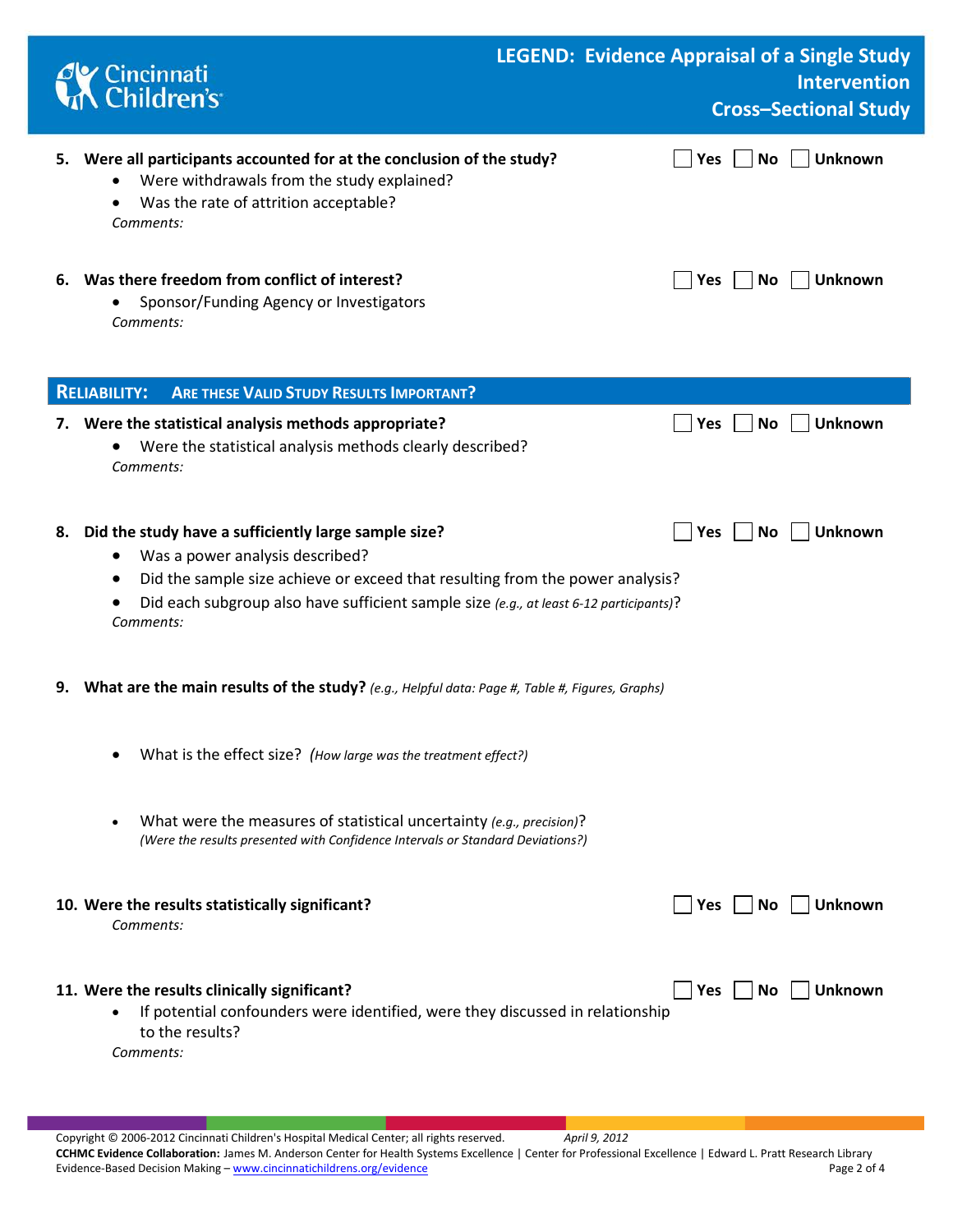| <b>C</b> Cincinnati<br><b>Children's</b>       | LEGEND: Evidence Appraisal of a Single Study<br><b>Intervention</b><br><b>Cross-Sectional Study</b> |
|------------------------------------------------|-----------------------------------------------------------------------------------------------------|
| 12. Were adverse events assessed?<br>Comments: | $\Box$ Yes $\Box$ No $\Box$ Unknown                                                                 |

| <b>APPLICABILITY:</b><br><b>CAN I APPLY THESE VALID, IMPORTANT STUDY RESULTS TO TREATING MY PATIENTS?</b>                                                                                                                                                                                                                                                  |                              |
|------------------------------------------------------------------------------------------------------------------------------------------------------------------------------------------------------------------------------------------------------------------------------------------------------------------------------------------------------------|------------------------------|
| 13. Can the results be applied to my population of interest?<br>Is the treatment feasible in my care setting?<br>Do the patient outcomes apply to my population or question of interest?<br>$\bullet$<br>Are the likely benefits worth the potential harm and costs?<br>Were the patients in this study similar to my population of interest?<br>Comments: | <b>Unknown</b><br>Yes<br>No. |
| 14. Are my patient's and family's values and preferences satisfied by the treatment<br>and its consequences?<br>Comments:                                                                                                                                                                                                                                  | <b>Unknown</b><br>Yes<br>No. |
| 15. Would you include this study/article in development of a care recommendation?<br>Comments:                                                                                                                                                                                                                                                             | Unknown<br>No<br>Yes         |

**ADDITIONAL COMMENTS OR CONCLUSIONS ("TAKE-HOME POINTS"):**